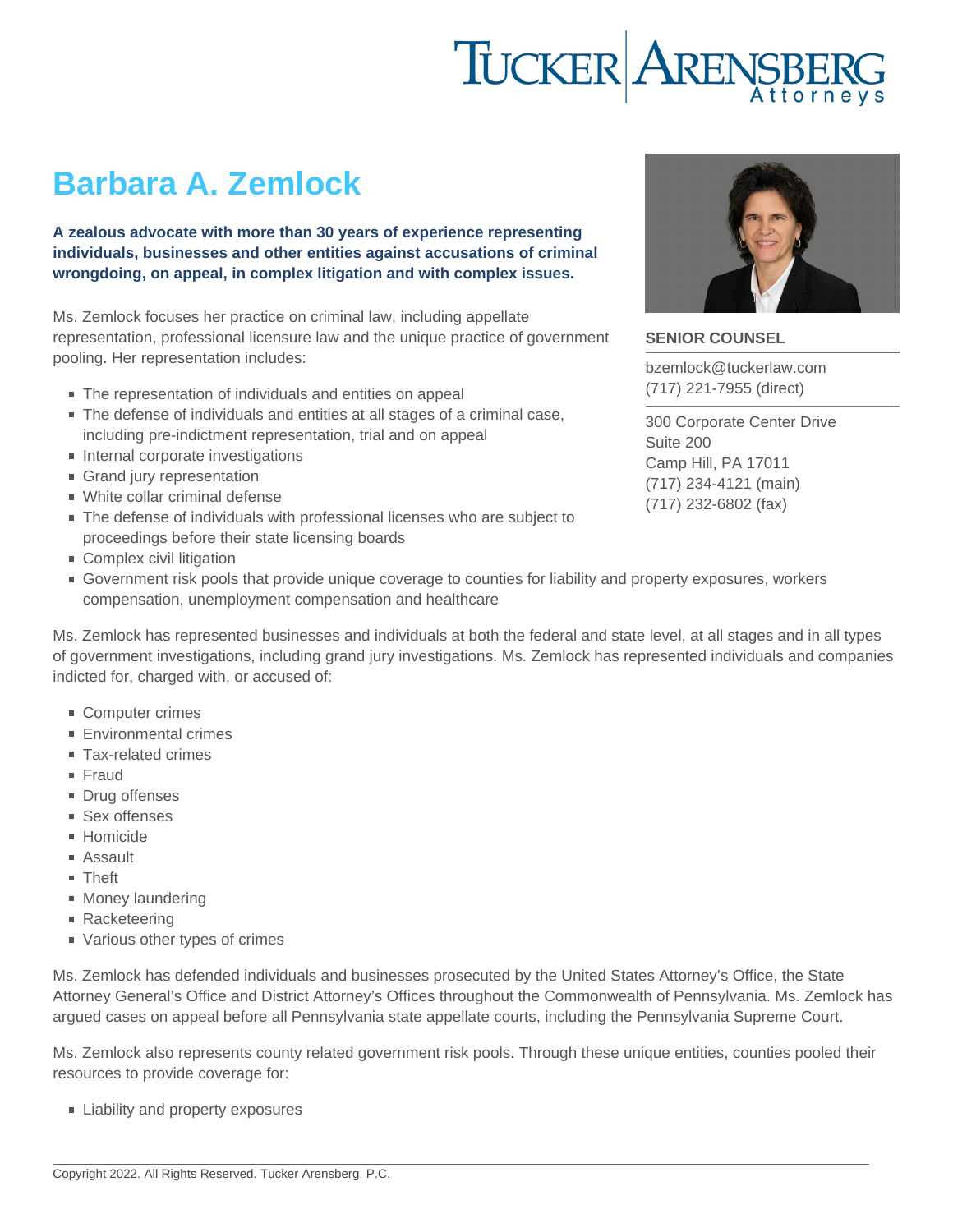# TUCKER ARENSBERG

- **Workers compensation**
- **Unemployment compensation**
- **Health care**

Counties have also established unique pools to address the needs of county jails and Pennsylvania HealthChoices. As counsel to these boards, Ms. Zemlock handles an array of issues involving:

- Corporate governance issues
- Coverage issues
- **Board policy**
- **Pool member issues**
- Risk assessment
- **Example 1** Legal issues involving the implementation of pool programs

Ms. Zemlock is a former Chief Deputy Public Defender of the Dauphin County Public Defenders Office, where she represented individuals charged with a multitude of crimes. Ms. Zemlock has also tried cases involving complex scientific principles and expert testimony, including DNA. Her trial experience includes capital cases. Ms. Zemlock was also the Chief Deputy Public Defender in charge of appeals.

# **Representative Matters**

- Represented on appeal a public figure accused of sex crimes, and helped to secure the reversal of the conviction and the dismissal of the charges
- Secured the pretrial dismissal of allegations of sexual misconduct based on due process principles
- Represented company in a prosecution by the Office of Attorney General alleging that the company engaged in environmental crimes
- Represented public officials accused of violating the Ethics Act
- Secured the reinstatement of a professional license of a doctor who previously pled to criminal wrongdoing

## **Presentations and Publications**

- Co-Presenter, "Impact of Criminal Convictions on Professional Licenses," Pennsylvania Bar Institute's 29th Annual Criminal Law Symposium, 2012
- Panelist, "Influence, Power and Strategic Communication in Negotiations, The Courtroom, The Office and Beyond," PBA Commission on Women in the Profession 2011 Mid-Year, Meeting, Pennsylvania Bar Institute, Mechanicsburg, PA, 2011
- Presenter, "Criminal Law Update," State Law Presentation, Pennsylvania Bar Institute, Mechanicsburg, PA, 2010
- Co-Presenter (co-presented with Paula G. Sanders, Esq.), "Be Prepared for Government Investigations," AAHSA Annual Meeting and Exposition, Los Angeles, CA, 2010
- Presenter, "For the Experienced," and "Advanced Jury Trial Advocacy Skills: Overcoming the Prosecution Forensic Expert," Pennsylvania Association of Criminal Defense Lawyers, Gettysburg, PA, 2010
- Presenter, "Criminal Law Update," State Law Presentation, Pennsylvania Bar Institute, Mechanicsburg, PA, 2009
- Presenter, "What to Do When the Investigator Knocks," Health Care Compliance Association, Las Vegas, NV, 2009
- Co-Presenter (with Paula G. Sanders, Esq.), "New DPW Appeals Rules Impact All Licensed MR Agencies What You Need to Know Before Filing an Appeal," PAR Solutions Conference, Harrisburg, PA, October 29, 2008
- Panelist, "Grappling with GRAPP: Using the Administrative Practice and Procedure Rules to Your Advantage," Pennsylvania Bar Institute, Harrisburg, PA, 2008
- Co-Presenter (with Paula G. Sanders, Esq.), "MARs, Tars, and BARs: Lessons of Failure, Strategies for Success," Health Care Compliance Association, New Orleans, LA, 2008
- Presenter, "Pardon Me? I'm Not a Criminal! (Strategies for Easing Criminal Convictions)," PACDL Criminal Defense Resource Center Law Colloquia, Harrisburg, PA, 2007
- Presenter, "Defending and Prosecuting Construction Claims: From \*Qui Tam' Actions to Recovery of Affirmative